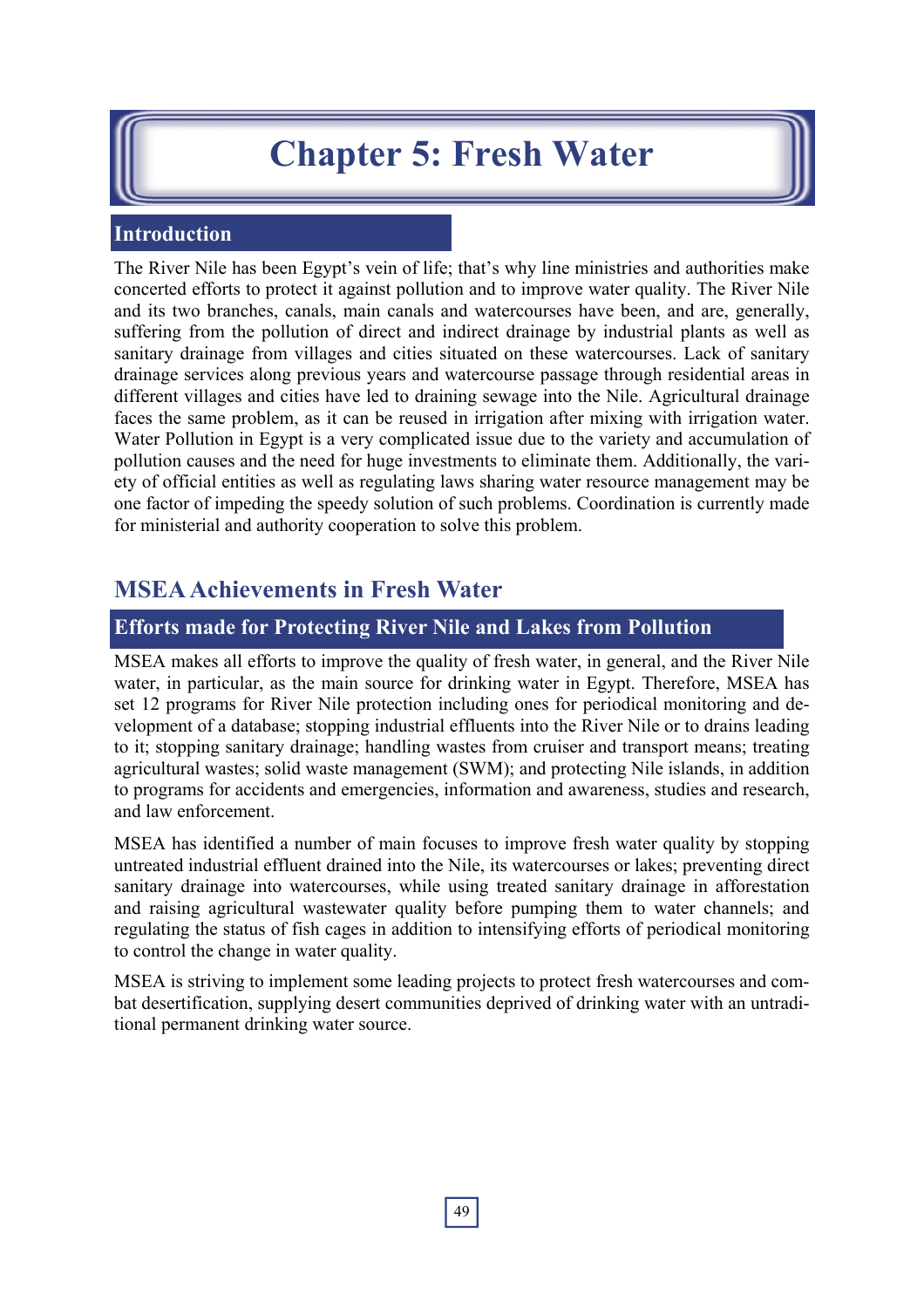### **First: Industrial Effluents**

- 1. Nile-polluting industrial effluents from 91 plants have been stopped, with total draining amount of  $4.952$ bn m<sup>3</sup>/year making 99.64% of the total effluents discharged to the Nile whether through blocking drainage offtakes or environmental compliance according to the following: totally stopping  $61$  plants from discharging 81.205m m<sup>3</sup>/year making 1.63% of the total drainage into the Nile, as well as complying 30 plants with treatment systems by periodic inspection. They are currently discharging as per limits allowed by the Nile Protection Law  $48/1982$ , with a total drainage amount of  $4.871$ bn m<sup>3</sup>/year making 98.01% of total effluents discharged into the Nile.
- 2. Incompliant drainage of 17.755m  $m^3$ /year making 0.36% of the total effluents discharged into the Nile by 25 violating plants is being stopped as follows: 10 plants undergoing environmental compliance ending in 2007 with total drainage of  $4.574$ m m<sup>3</sup>/ year making 0.09% of total Nile drainage, and studying the provision of technical and financial support to 15 plants discharging  $3.181$ m m<sup>3</sup>/year making 0.27% of total Nile drainage, in order to be environmentally compliant at a cost of EGP 67m.
- 3. Industrial effluent (direct or indirect) discharged into Manzala Lake by 13 industrial plants makes 0.08% of the total (industrial, agricultural and sanitary) drainage. Environmental compliance is achieved by 8 industrial plants currently discharging as per the Nile Protection Law 48/1982 limits. Environmental compliance by the rest of plants is currently coordinated.
- 4. Industrial effluent discharged into Borollos Lake makes 1.25% of the total (agricultural, sanitary and industrial) drainage. MSEA has examined the environmental status of 16 industrial plants and how to financially and technically support them to environmentally comply with the rates allowed by the Nile Protection Law 48/1982. The status quo is as follows:
	- 5 companies have environmentally complied and currently discharge as per the Nile Protection Law 48/1982.
	- Coordination is made with the Ministry of Investment where EGP 200m have been allocated for the environmental compliance by 3 business sector companies.
	- MSEA is currently coordinating with KFW to provide soft loans for the environmental compliance by 8 private companies estimated with EGP 30 m.
- 5. Industrial effluent discharged into Mariout Lake makes 0.43% of the total direct and indirect effluents by 6 industrial plants. 4 companies are currently discharging as per the Nile Protection Law 48/1982. MSEA is currently working on phasing-out the funding for the remaining two to achieve environmental compliance and stop violating discharge into the Lake through a support from MSEA Industrial Pollution Control Project Phase II.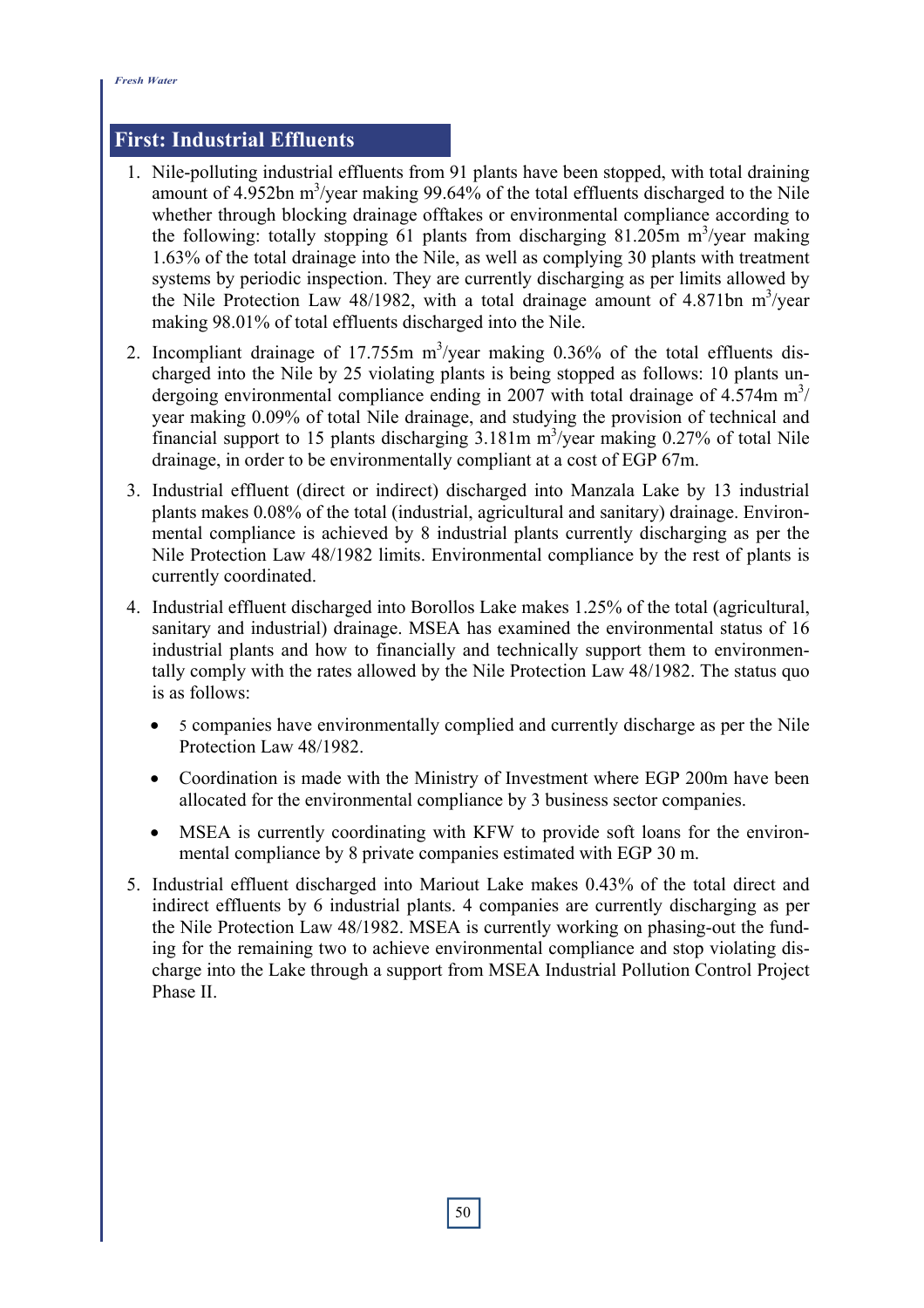#### **Second: Sanitary and Agricultural Effluents**

# **1. Prioritizing the establishment of wastewater treatment plants in villages deprived of sanitary drainage services:**

According to MSEA vision, a list has been made, prioritizing villages deprived of this service, amounting to 219. MSEA priorities were villages discharging into the Nile, Damietta and Rosetta Branches, and the northern lakes, due to the pollution arising from mixing water with sewage as a result of random drainage from villages. A single statement has been developed for 1165 villages with the vision of the Ministries of Housing, Utilities and Urban Communities (MoHUUC), Water Resources and Irrigation (MWRI), Health and Population (MoHP), and MSEA aiming at drawing up a plan for sewage treatment plants. The priority was for villages discharging in the River Nile and watercourses followed by villages with high surface water level.

#### **2. River cruiser sanitary drainage and status quo:**

- a. 5 plants have been established to receive river cruiser wastes at Cairo, Minia, Assiut, Sohag and Aswan. The plants are fully equipped for receiving of cruise tourism wastes and safely disposing of them in the sanitary drainage networks in the cities where they were established as per environmental standards issued in this respect.
- b. A harbour was established in Aaqab, east Aswan at some EGP 5m to collect and treating effluents of river cruisers instead of discharging them untreated in the Nile. The harbor has a daily capacity of 900  $m^3$ /day and a sewerage rising mains 4.5 km long ending with the liquid waste treatment plant for the afforestation of 69 feddans.
- c. A harbor for river cruisers north Aswan is currently being established in coordination with the Ministry of Tourism and Aswan Governorate to cut down accumulation density and to provide operation services including sanitary drainage and the like.
- d. The establishment of a new harbor has started south Luxor-al-Mereis Bridge aiming at a tourist investment cultural development for tourist attraction, job opportunity provision and advancement of the area surrounding the harbor. The implementation of such project would lead to facilitating river cruiser sanitary drainage disposal in the harbor and totally preventing its discharge to the River Nile.
- e. A technical study has been finalized in coordination with the Ministry of Tourism for river cruiser sanitary drainage environmental compliance. This would be implemented by collecting sanitary drainage and bilge water in river barges then pumping it in the city sanitary drainage network where the cruisers pass. Fully prevention of cruiser discharge into the River Nile directly is in the pipeline.

#### **3. Rehabilitation of Kitchener Drainage (Main Gharbeya):**

Based on the study conducted on Kitchner Drainage and monitoring results proving the poor condition of water quality, a committee has been formed of stakeholders with specialists from MSEA, Gharbeya Governorate and the General Authority for Investment and Free Zones (GAFI) to undertake the rehabilitation of Kitchner Drainage for which pollution sources – whether those of the sanitary or industrial drainage – were identified and monitored. Coordinating has been made with MoHUUC to examine the possibility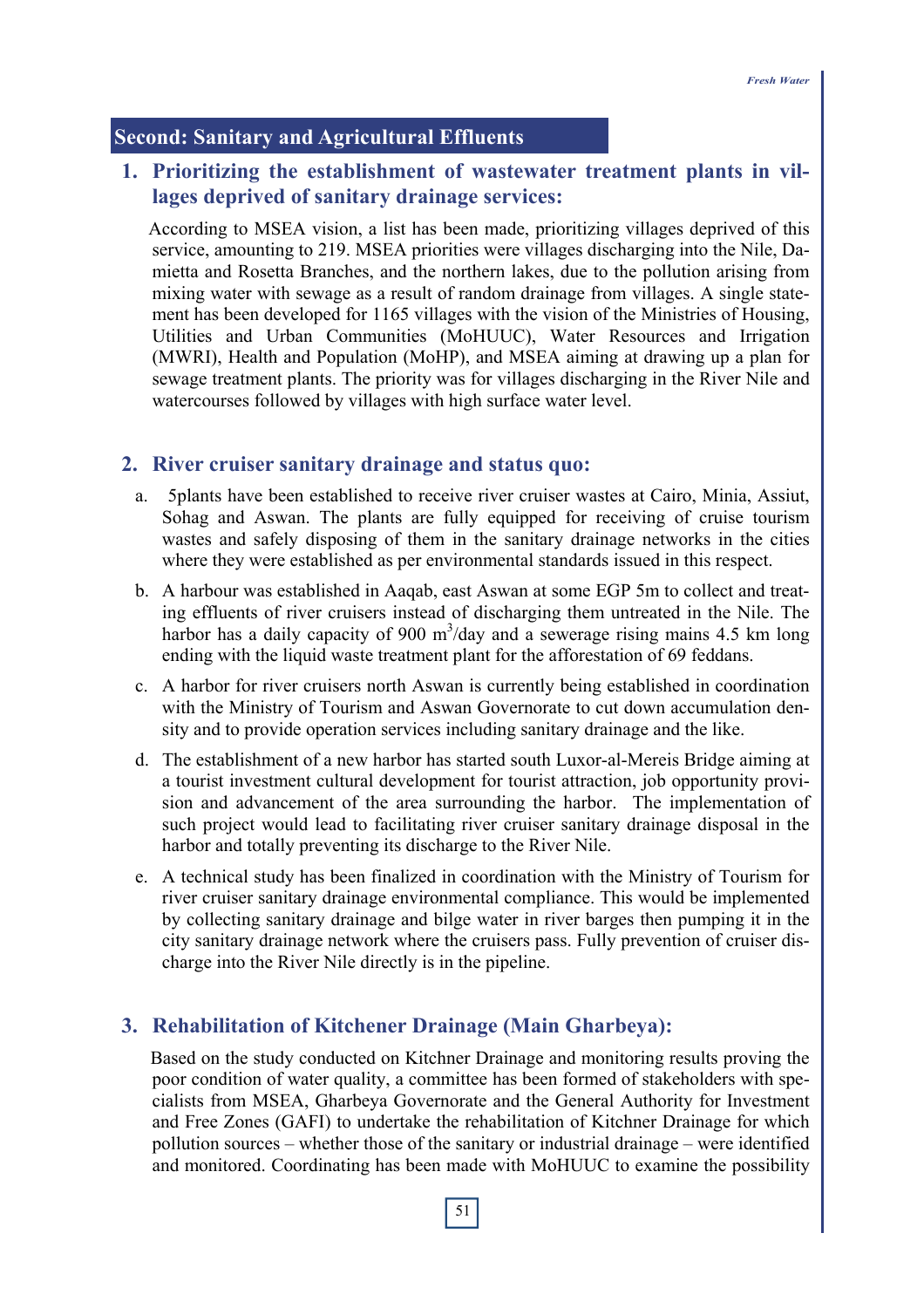of increasing Tanta, Kafr El-Sheikh and Mahala sanitary drainage plant efficiency, as they are the most significant drainage pollution sources. Furthermore, both private and GAFI factories have been identified and scheduled for environmental compliance.

# **4. Treating sanitary and agricultural drainage using new technology:**

#### a. **Using Effective Microorganisms EM**:

A substance composed of a large harmonious group of microorganisms fed on organic substances existing in wastewater in order to mitigate organic pollution load.

#### **Some Pilot Projects**

- (a) Using EM has started practically for the sewage resulting from Abou Rawash Plant to improve the quality of the water discharged into Rahawy Drainage which discharges into the River Nile Rosetta Branch; hence, solving the problem of poor water quality during the period of the least water needs (winter blockage) and the necessity of pumping additional large quantities of the strategic reserve of the River Nile water to mitigate such pollution impacts, where a daily amount of  $470,000 \text{ m}^3$  is treated. Experiments have proven 80% efficacy of such method for wastewater treatment.
- (b) Increasing Bramon Village, Daqahlya, sanitary drainage wastewater treatment efficiency. Findings have proved that using EM improves chemical and physical properties of the water discharged into al-Serw al-Asfal Drainage.
- (c) Treatment of sanitary drainage and agricultural wastewater in Moheb and Sayyala drains polluting Manzala Lake. The drain is 5km long. Two months after using EM, foul odors polluting the air were totally removed; 6 months after treatment, sanitary drainage pollutants were reduced and water became unpolluted.
- (d) Sanitary drainage treatment in Sharm el-Sheikh and Sokhna resorts (Halomy Sharm, Amar Sina, Riviera Sharm, Tropicana) and 5 Sokhna resorts of Amigo Co.
- (e) Treatment of sanitary drainage wastewater in Zefta villages in cooperation with MWRI, where EM has been distributed to Zefta village households. One liter of EM was added weekly to be sprayed in household trenches. Foul odor was eliminated, harmful insects in trenches repelled, and sanitary drainage pollutants treated.

#### **b. Manzala Lake Biological Treatment Project:**

The deteriorated quality of water flowing towards northern Delta at the terminal of the irrigation and wastewater networks in Egypt is one of the main environmental and economic problems. Most of this water flows through drains into the Mediterranean via connected coastal lakes.

Biological purification provides the best alternative environmentally and economically for traditional purification operations, with costs affordable for developing countries. To testing this method, it was necessary to develop a pilot project to prove its advantages and benefits of preventing many pollutants from reaching drains, coastal lakes or the Mediterranean. Furthermore, the development of a pilot biological treatment plant provides this method that can be developed not only for Egypt, but for neighboring and developing countries in general.

MSEA implemented Manzala Lake Biological Treatment Project through funding from the Global Environment Facility (GEF). The project treats  $25,000 \text{ m}^3/\text{day}$  of Bahr al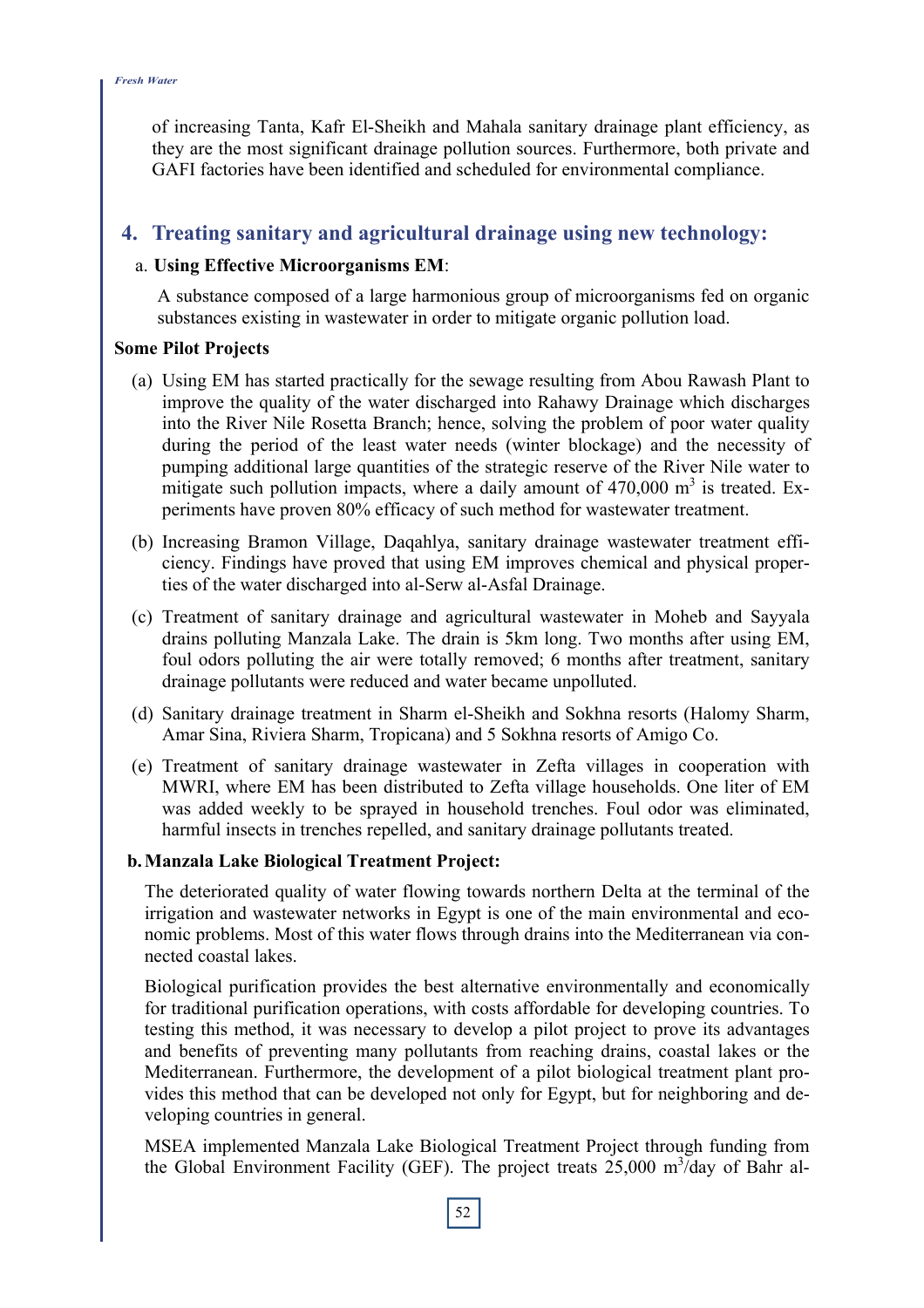Baqar Drain wastewater before discharge into Manzala Lake. The project serves the protection of the ecosystem, support of sustainable development, and involvement of residents and NGOs through research, training and capacity building. The project aims at providing a low-cost alternative to improve water quality in a way affordable for country economic conditions and leading to self-sufficiency eventually. Wastes resulting from sedimentation and plant trimming as well as treated water will be used in aquaculture of fingerlings through which fish wealth in the area can be developed. Moreover, some of the water will be used to irrigate lands adjacent to the project site. This cost-effective method, as well as the increased agricultural and fish production, is expected to contribute to the achievement of sustainable development in the area.



# **Third: Procedures for Protecting the River Nile from Rosetta and Damietta Fish Cage Adverse Effects**

The legal status of the Nile fish cages has been studied in terms of the extent of their impact on the quality of the river water riverbed sediments, which subsequently affects river water quality even after eliminating pollution causes. This was made clear through the results of analyses carried out on samples from the cage concentration area, showing high concentrations of ammonia, organic pollution as well as types of hormones prevented for existence in the water. The study revealed the illegality of the placement of cages, responsibility for water pollution in their area, and their adverse effect on riverbed sediments. Consequently, the Prime Minister issued a decree banning any placement of cages in fresh water and removing cages violating the Law issued in this respect. Cages on Rosetta and Damietta Branches have been removed according to a schedule.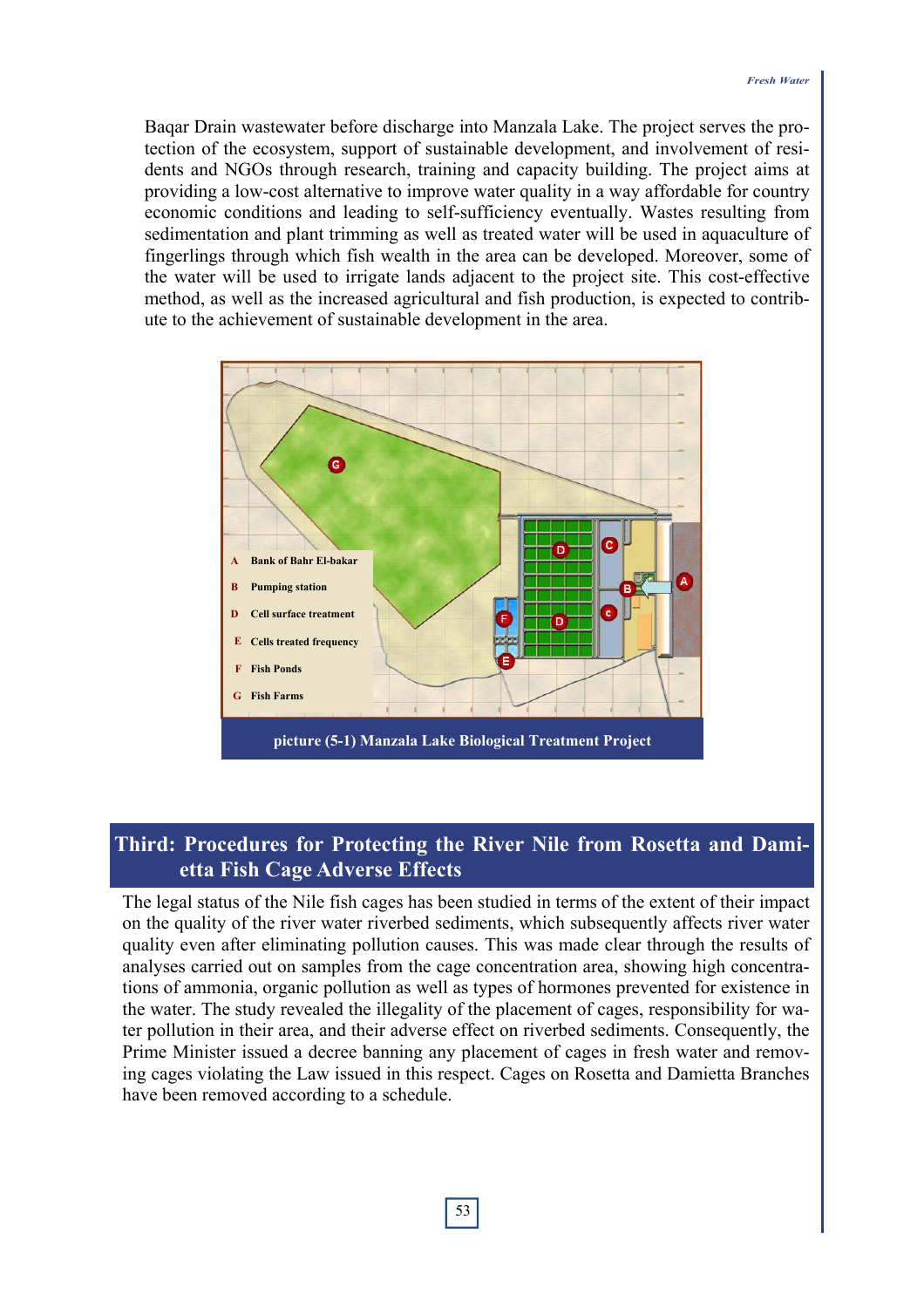#### *Fresh Water*

# **Fourth: Water Quality Regular Monitoring**

- 1. The Central Laboratory for Environmental Monitoring, in participation with EEAA Branch laboratories, has been carrying out regular water quality monitoring programs for the River Nile and Damietta and Rosetta Branches since the beginning of 1999 so far. Monitoring points increased from 26 in 1999 to 62 in 2006. Pollution indicators are monitored at fixed monitoring points from Aswan till the end of Damietta and Rosetta Branches in order to identify River Nile water quality and follow-up different pollution sources. Eight studies on River Nile water quality monitoring were issued during 1999- 2006. Cooperation takes place with MOHP and MWRI to exchange data so as to identify the changes monitored by other ministers.
- 2. Two studies were conducted on Lake Qarun water quality in 2005 and 2006 to identify the reasons beyond the continuously augmenting water salinity resulting from agricultural drains and low bed level in order to examine pollutant quality and how fish wealth is affected by such salinity levels.
- 3. A report on the environmental conditions of Wadi al-Rayyan lakes was developed in 2006 based on a regular (quarterly) survey analyzing 20 samples from Wadi al-Rayyan Protectorate in order to realize lake pollutants and how far they are affected by neighboring fisheries.
- 4. A final polychlorinated biphenyl (PCBs) analysis report was issued based on analyzing 35 samples from Shubra al-Khayma warehouse soil and transformer oils in participation with the Japanese Project in 2006 and 2007.
- 5. Developing trained Central Laboratory and EEAA Branch Laboratory personnel to monitor different types of oils leaked, recognize their imprints, attribute them to their different sources, train on analysis methods and relevant techniques. This implies support to involved (Suez, Alexandria, Hurghada) RBO labs through providing trained technical experience, highly precise technologies provided at the Central Laboratory.
- 6. Participating in the development and conforming of Egyptian water codes with the international. This included the Egyptian Code of Chemicals Used in the Treatment of Water for Human Use; the Egyptian Code of BOD Estimation through Distillation and Use of Thiourea as an Additive with Bacteria; and the Egyptian Code for the Identification of Ammonia Concentrations in Water through Manual Spectrum Analysis.

# **Fifth: Leading anti-desertification and supplying desert communities with potable water projects**

# **1. Gafgafahh Village Water Resources Development Project, North Sinai :**

Encouraged by the State to develop Sinai and desert communities and to combat desertification, the project aims at supplying Gafgafah village population (10,000 persons) with fresh potable water, being one of the villages deprived of a permanent potable water source. The project is developed within the framework of a memorandum of understanding (MOU) signed between the Egyptian and Italian Environment Ministers for joint cooperation. It was agreed that the Italian Government would provide the necessary support for digging a well and establishing a water distribution network and a desalination plant for the well in Gafgafah. Project studies and engineering designs were assigned to an Italian expert house as well as project works to the Ministry of Defense Engineering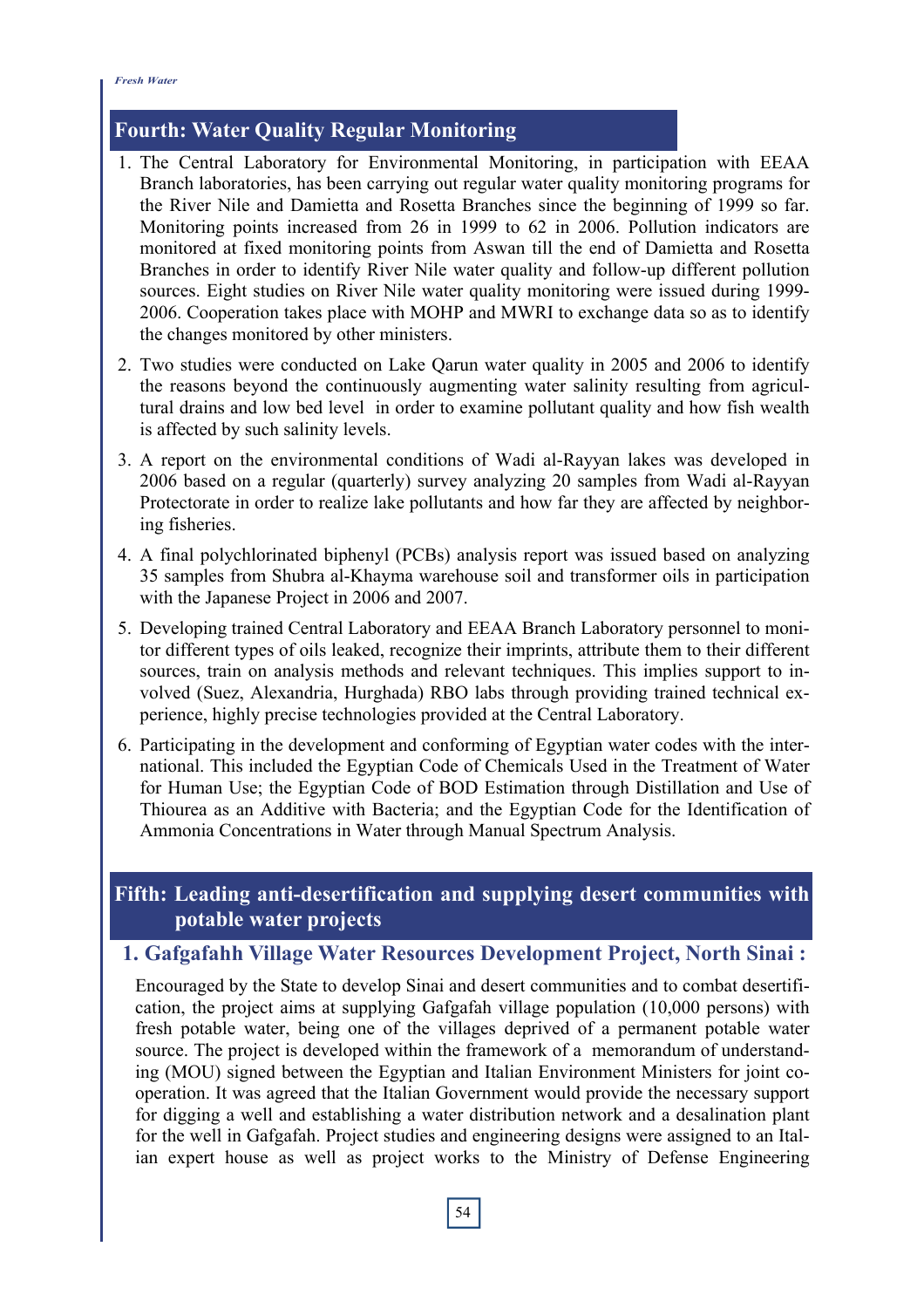Authority Water Department. Project studies began at the beginning of 2006 while implementation of engineering works in August 2006. The following are works accomplished:

- a. Development of produced water distribution network geographical maps, engineering drawings and designs; selection of the dual fresh and saline water distribution system through two alternative pipelines; and development of a map with the main 10 and general distribution points.
- b. Development of the semi-final project report with the integrated mathematical model of water management at Gafgafah. It shows how to use water resources available in sustainable development.
- c. Finalizing well digging works at 1185 meters deep with a flowing capacity of  $50m^3/hr$ and pump depth of 300 m. The well was monitored by video. The final design of filters at 1050 meters deep was finalized, ensuring the digging work compliance with technical conditions.



## **2. Nubian Sandstone Reservoir Management Project:**

- a. Participation in the planning meeting of Nubian Sandstone Reservoir Project with specialists from countries participating in the reservoir (Egypt, Sudan, Libya and Chad). The meeting targeted the development of an analytical and diagnostic framework of the regional borders of the four countries participating in the Reservoir, as well as the project action program strategy in order to ensure reservoir sustainability, taking into consideration the environmental dimension when planning and implementing developmental projects around the Reservoir. This can be achieved through the following:
	- (1) Developing an analytical and diagnostic framework Reservoir borders in each country with its neighboring one.
	- (2) Developing action program strategy framework.
	- (3) Identifying each country stakeholders that could participate in project implementation and their requirements.
- b. Identifying four models for the development steps of the project analytical and diagnostic framework and the project action program strategy, and how to start such steps; and reviewing some models applied in some American, Middle African and European countries, which helps human capacity building and updating officials assigned for project planning in implementing stakeholders through the following three integrated programs: